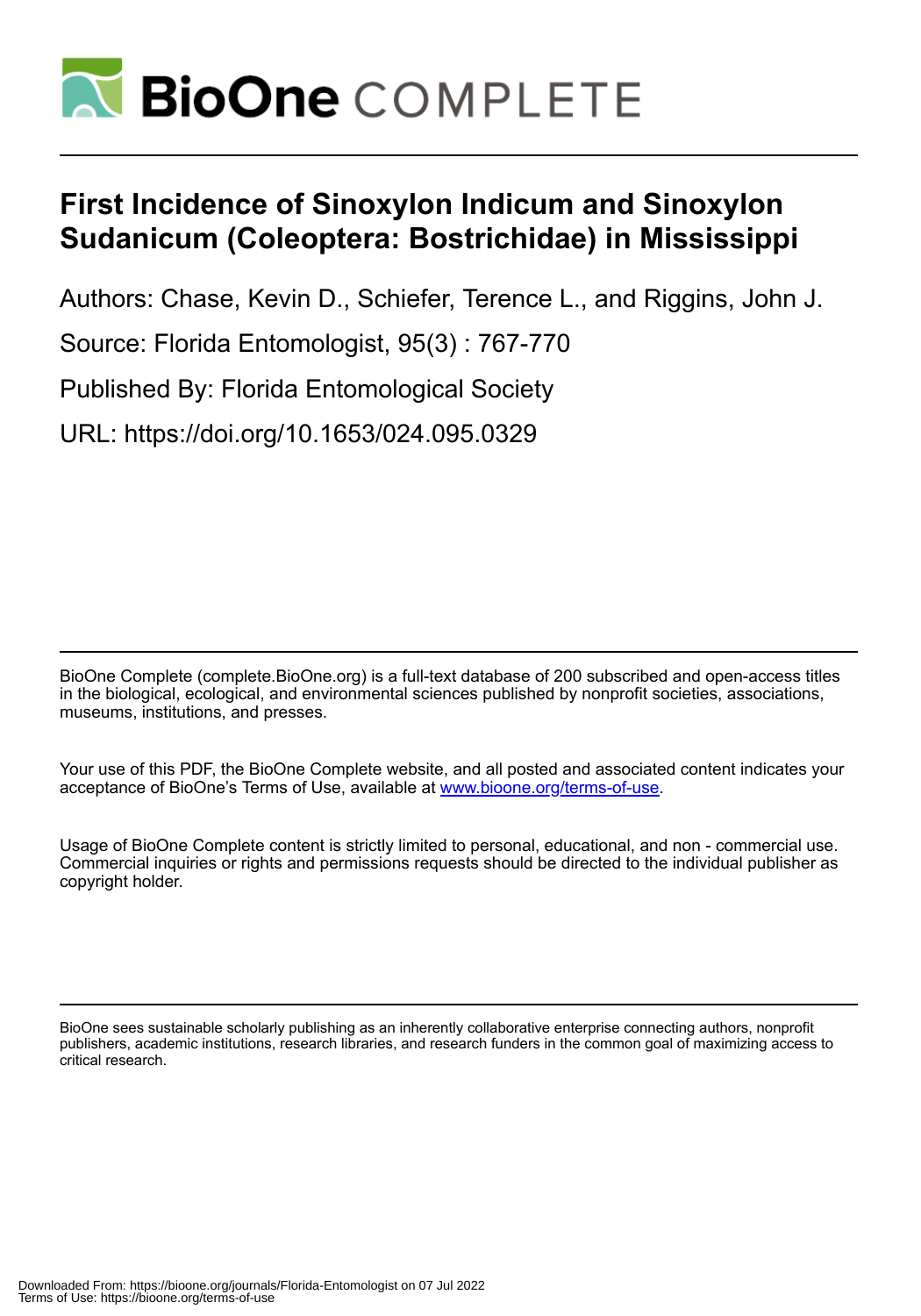## FIRST INCIDENCE OF *SINOXYLON INDICUM AND SINOXYLON SUDANICUM* (COLEOPTERA: BOSTRICHIDAE) IN MISSISSIPPI

KEVIN D. CHASE, TERENCE L. SCHIEFER AND JOHN J. RIGGINS\*

Department of Biochemistry, Molecular Biology, Entomology, and Plant Pathology, Box 9775, Mississippi State University, Mississippi State, MS 39762-9775

### \*Corresponding author; E-mail: jriggins@entomology.msstate.edu

Auger beetles (Coleoptera: Bostrichidae), also known as false powderpost beetles, are serious pests of trees, forest products, agricultural crops, and stored vegetable products in most regions of the world (Fisher 1950; Lawrence 2010). There are approximately 570 species in 89 genera worldwide (Lawrence 2010), including approximately 73 native species found in North America (Ivie 2002). Most woodboring bostrichids obtain nutrition from starch, enabling many species to utilize almost any dry wood material from an enormous host range (Ivie 2002). The frequency of non-native bostrichid interceptions at ports of entry and storage facilities around the world has increased during the last decade (Teixeira et al. 2002; Ratti 2004; Filho et al. 2006; Aukema et al. 2011; EPPO 2011; Price et al. 2011). Bostrichids, along with many other woodboring insects, are often accidentally introduced inside solid wood packing material in containerized cargo (Haack 2006).

The bostrichid genus *Sinoxylon* Duftschmid contains 52 species, all of which are native to Asia, Africa, and Southern Europe (Borowski & Wegrzynowicz 2007) and are typically not considered primary pests. *Sinoxylon* species utilize a wide variety of hosts, including numerous trees, shrubs, herbaceous plants, and bamboos (Filho et al. 2006). *Sinoxylon* damage is typically caused by the boring of adults and larvae in the stems, branches, or twigs of dead, damaged, or stressed hosts (Nair 2007). One species has even been known to damage lead cables (Filho et al. 2006). Species of *Sinoxylon* are frequently intercepted in the U.S.A., representing 32% of bostrichid interceptions between 1985 and 2000 (Haack 2006; Price et al. 2011). There have been 289 *Sinoxylon* interceptions in the U.S.A. between 2007 and 2012 (Brian Saunders, USDA-APHIS-PPQ, Cape Canaveral, Florida, personal communication).

In the continental U.S.A., there are 2 established non-native species of *Sinoxylon*. *Sinoxylon anale* Lesne and *S. conigerum* Gerstäcker are both established in southern Florida (Peck & Thomas 1998). Another species, *S. ceratoniae* (L.), may be established in California (Ivie 2002). *Sinoxylon anale* Lesne is the most economically important and most commonly intercepted species of *Sinoxylon*, typically arriving in solid wood packing materials (Fisher 1950; Argaman 1987; Teixeira et al. 2002; Sittachaya et al. 2009; Beaver et al. 2011)*. Sinoxylon anale* is native to the Indomalaya and Palearctic ecozones, where it attacks more than 70 species of plants. In the United States, Price et al. (2011) reported 2 interceptions of *S. anale* in Georgia in 2004 and 2010, both arriving from India in solid wood packing materials. Borowski and Wegrzynowicz (2007) list 3 other species, *S. japonicum* Lesne, *S. sexdentatum* (Olivier) (as *S. muricatum* (L.)), and *S. ruficorne* Fahaeus, as introduced into the United States, but these records are apparently based on the interceptions reported by Fisher (1950) that do not represent established populations.

On 29 Aug 2011 in West Point, Mississippi, United States (N 33°36'25" W 88°39'01"), a substantial infestation of larval and adult *Sinoxylon indicum* Lesne (Fig. 1A) and *S. sudanicum* Lesne (Fig. 1B) was discovered in wooden crates and pallets that originated from Pakistan. It is not known if the wood used to construct the crates originated in Pakistan, or whether the wood was treated according to IPPC international standards

Fig. 1. Lateral views of *Sinoxylon* species intercepted in West Point, Mississippi during 2011. A) *S. indi-*

*cum*; B) *S. sudanicum*. Scale bar = 1mm.

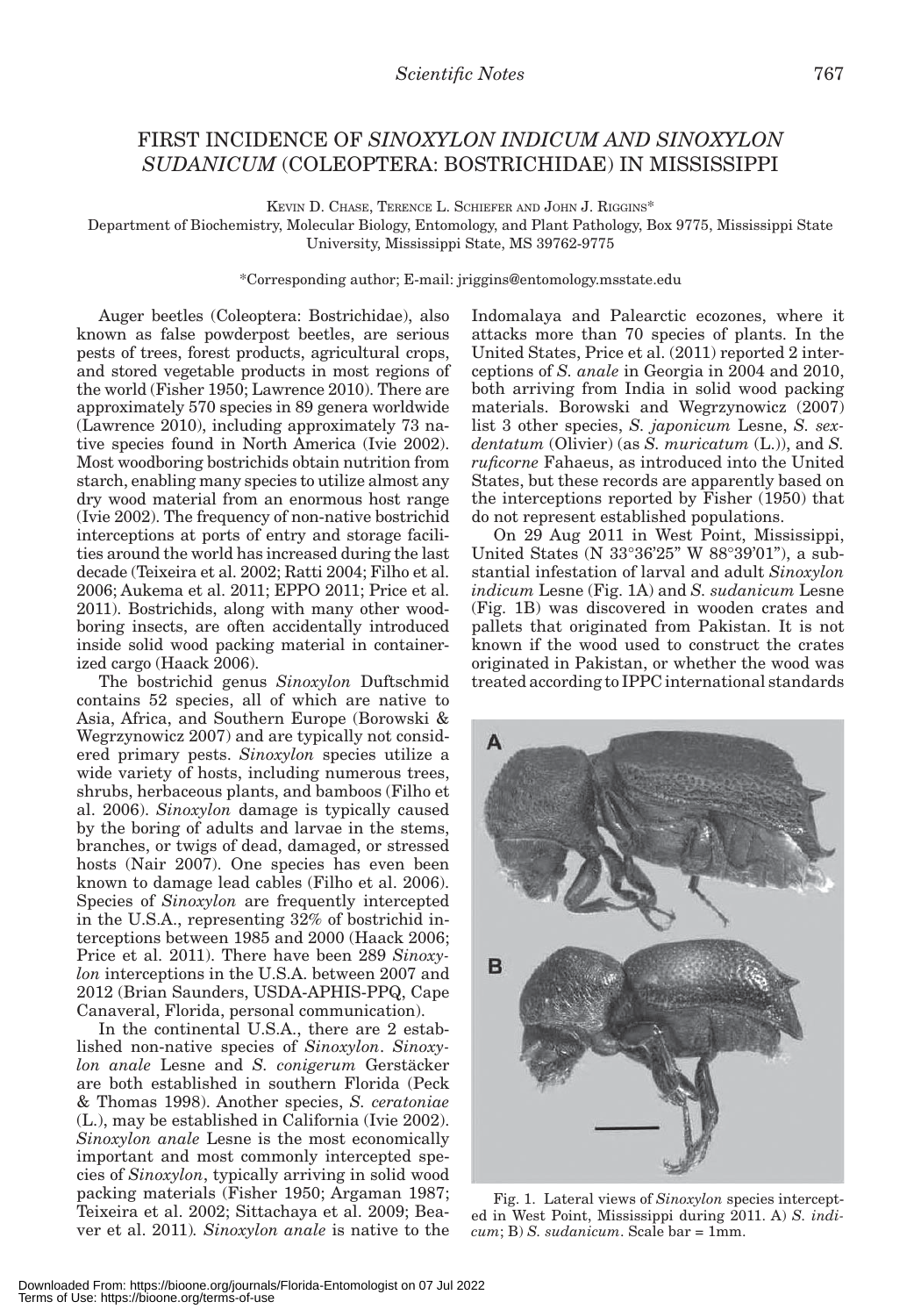

Fig. 2. *Sinoxylon indicum* and *S. sudanicum* captures in Lindgren funnel traps baited with ethanol lures in West Point, Mississippi. Arrow indicates date that solid wood packing materials (SWPM) were burned.

for wood packaging. Voucher specimens were collected and deposited in the Mississippi Entomological Museum at Mississippi State University. The infested wooden crates were being stored outside the warehouse and were not burned until 19 Sep 2011, 3 wk after the damage was discovered, giving the beetles ample opportunity to disperse. To monitor for *Sinoxylon* presence in the nearby environment, 2 Lindgren 12-funnel traps (Lindgren 1983) baited with an ultra high release (UHR) ethanol gel lure (PheroTech, Delta, British Columbia) with an elution rate of 275 mg/day (Silk et al. 2006) were placed 23 and 49 m from the site of the wooden crates and checked periodically from 6 Sep 2011 to 8 Dec 2011. Adults of *S. indicum* and *S. sudanicum* were captured in traps after all crates had been incinerated (Fig. 2), indicating that both species dispersed into the environment or were still present inside the adjacent warehouse. Traps will be utilized again in Spring 2012 to monitor for overwintering survivorship of either species.

*Sinoxylon indicum* has been intercepted 4 times in the United States at ports in California (San Francisco), Georgia (Savannah) and Washington (Blaine and Seattle), with all shipments originating from India (Joel Floyd, USDA-APHIS-PPQ, Riverdale, Maryland, personal communication). It has also been intercepted within wood packing material in Belgium (EPPO 2008). The native recorded range of *S. indicum* is Burma and India (Borowski & Wegrzynowicz 2007), where it is reported as a pest of *Prosopis cineraria* (L.) Druce, the state tree of Rajasthan, India. Two predators of *S. indicum*, *Melambia* sp. (Trogossitidae) and *Psuedobothrideres* sp. (Bothrideridae), were reported to feed on *S. indicum* and *S. pugnax* Lesne inside of *P. cineraria* (Parihar & Singh 1998).

*Sinoxylon sudanicum,* has also been intercepted at various ports of entry in the United States (Robert Beiriger, Everglades Research & Education Center, Belle Glade, Florida, personal communication). Its native range includes Sudan, Senegal, Egypt, Yemen, Pakistan and India, but it has also been intercepted in Germany (Gentry 1965; Borowski & Wegrzynowicz 2007) and Venice, Italy (Ratti 2004). This species is a stem borer of soft woody hosts including mangoes (*Mangifera indica* L.) (Srivastava 1997, Biosecurity Australia 2008), agathi (*Sesbania grandiflora* (L.) Pers.), and young fig trees (*Ficus* sp. L.) in Sudan, where it most often attacks weakened nursery stock (King 1911). Additionally, *S. sudanicum* is reported from Cambodia cotton (*Gossypium hirsutum* L.) in western Pakistan and southern India, within wilted stalks of cotton killed by a stem weevil (Fletcher 1914; Ayyar & Margabandhu 1944; Sabesh 2007).

*Sinoxylon sudanicum* is best known in its native range as a destructive borer of wooden furniture (Fletcher 1914; Ananthakrishnan 2004). Reddy & Urs (1991) investigated natural extracts of several plants as potential antifeedants and repellants, attempting to reduce the impact of *S. sudanicum* on furniture. They concluded that *Pterocarpus marsupium* Roxb. (Indian Kino Tree) and *Terminalia paniculata* Roth (Kindal) con-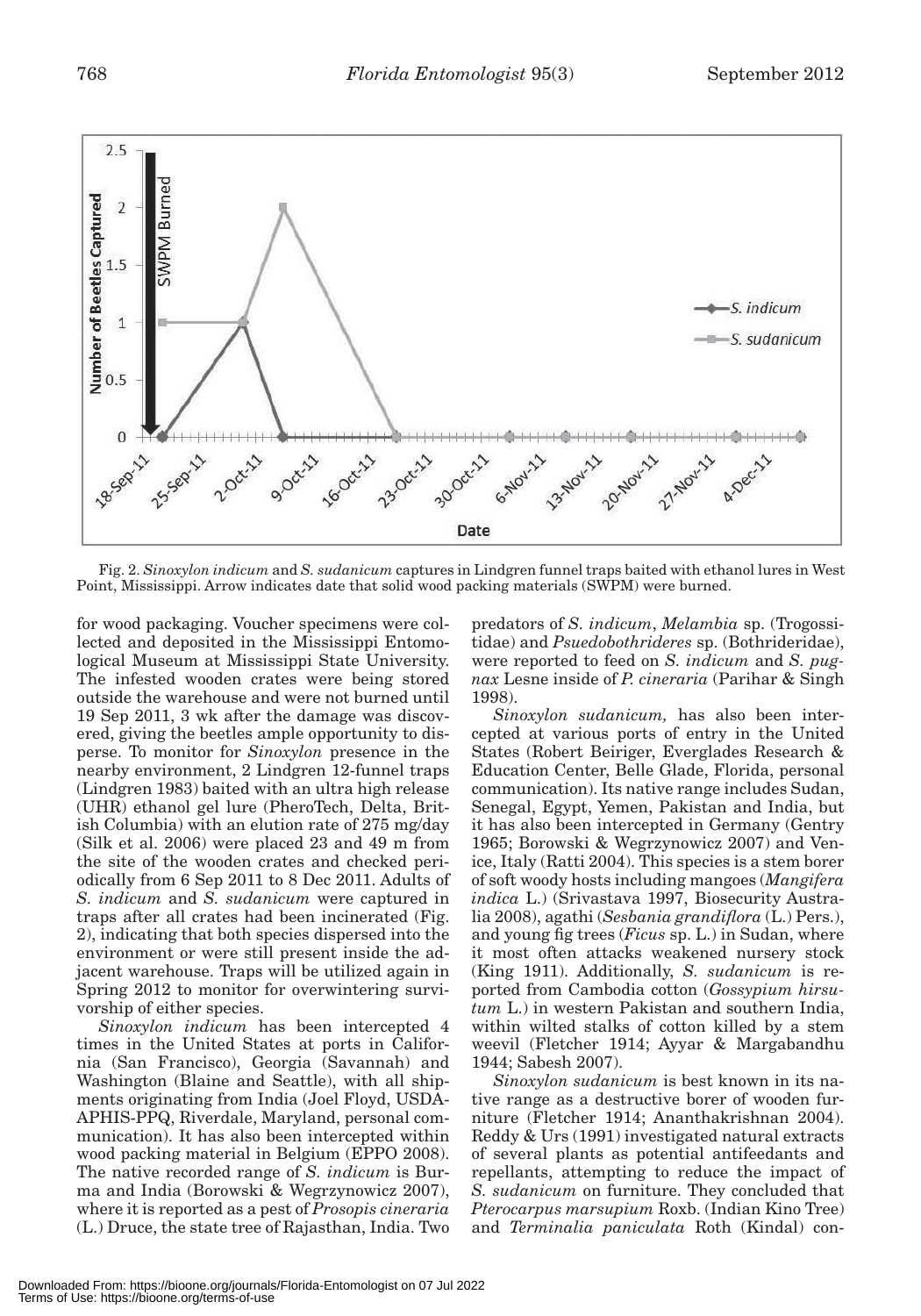tained antifeedants and *Vateria indica* L. (Damar Tree) contained repellants. *Spathius critolaus* Nixon (Hymenoptera: Braconidae) is a parasitoid of *S. sudanicum* in cotton (Ayyar 1941), and the globular mite, *Pediculoides ventricosus* Newport (Acarina: Pediculoidae), was found preying on immature stages of *S. sudanicum* and *S. critolaus*  (Ayyar & Margabandhu 1944).

The historic records for both species of *Sinoxylon* indicate that solid wood packing material is the most common source of interceptions of infested material, aligning with our encounter in Mississippi. It is troubling that the shipment was not intercepted at the port, and that it was successfully delivered to its destination. The destructive, woodboring habits of many species within the genus *Sinoxylon* as well as other bostrichids indicate a potential for economic damage in the USA. It is vital to implement more stringent monitoring of imported solid wood packing materials to help prevent the establishment of these and other destructive pests (Price et al. 2011). Currently, USDA-APHIS does not recognize bostrichids as actionable pests (a pest that triggers quarantine actions), and we recommend here that this policy be re-considered.

We would like to thank Michael Thomas (Florida State Collection of Arthropods, Gainesville, Florida) and Robert Beiriger (Everglades Research & Education Center, Belle Glade, Florida) for confirming species identifications, and Joe MacGown (Mississippi Entomological Museum) for assistance in taking photographs.

### **SUMMARY**

In Aug 2011, 2 exotic auger beetle species, *Sinoxylon indicum* and *Sinoxylon sudanicum*, were found in northeastern Mississippi infesting wooden crates that had originated in Pakistan. Species of *Sinoxylon* attack timber products and a wide range of woody and herbaceous plants, including important agricultural crops.

#### REFERENCES CITED

- ANANTHAKRISHNAN, T. N. 2004. General and Applied Entomology 2nd ed. Tata Mcgraw-Hill, New Delhi. 1184 pp.
- ARGAMAN, Q. 1987. *Sinoxylon anale*—a new destructive wood borer in Israel. Phytoparasitica 15: 257.
- AUKEMA, J. E., LEUNG, B., KOVACS, K., CHIVERS, C., BRIT-TON, K. O., ENGLIN, J., FRANKEL, S. J., HAIGHT, R. G., HOLMES, T. P., LIEBHOLD, A. M., MCCULLOUGH, D. G., AND VON HOLLE, B. 2011. Economic impacts of non-native forest insects in the continental United States. PLoS ONE 6: e24587. doi:10.1371/journal. pone.0024587.
- AYYAR, P. N. K. 1941. The biology and distribution of the parasites of the cotton stem weevil, *Pempheres affinis* Fst. in South India. Acad. Sci., Sect. B. 14: 437-453.
- AYYAR, P. N. K., AND MARGABANDHU, B. 1944. Biological notes on *Sinoxylon sudanicum* Lesne and its parasites in S. India. Bombay Nat. Hist. Soc. 44: 460-465.
- BEAVER, R. A., SITTICHAYA, W., AND LIU, L.-Y. 2011. A review of the Powder-Post Beetles of Thailand (Coleoptera: Bostrichidae).Trop. Nat. Hist. 11: 135-158.
- BIOSECURITY AUSTRALIA. 2008. Provisional Final Import Risk Analysis Report for Fresh Mango Fruit from India. Biosecurity Australia, Canberra. 171 pp.
- BOROWSKI, J., AND W GRZYNOWICZ, P. 2007. World Catalogue of Bostrichidae (Coleoptera). Wydawnictwo Mantis, Olsztyn, Poland. 247 pp.
- EPPO [EUROPEAN AND MEDITERRANEAN PLANT PROTECTION ORGANIZATION]. 2008. EPPO report on notifications of non-compliance. EPPO Reporting Service 2008/187.
- EPPO [EUROPEAN AND MEDITERRANEAN PLANT PROTECTION ORGANIZATION]. 2001. EPPO report on notifications of non-compliance. EPPO Reporting Service 2011/062.
- FILHO, O. P., TEIXEIRA, E. P., BEZERRA, M. L. M., DORVAL, A., AND FILHO, E. B. 2006. First record of *Sinoxylon conigerum* Gerstäcker (Coleoptera: Bostrichidae) in Brazil. Neotrop. Entomol. 35: 712-713.
- FISHER, W. S. 1950. A revision of the North American species of beetles belonging to the Family Bostrichidae. U.S. Department of Agriculture, Misc. Publ. 698. 157 pp.
- FLETCHER, T. B. 1914. Some south Indian insects and other animals of importance, considered especially from an economic point of view. Superintendent, Government Press, Madras, India. 565 pp.
- GENTRY, J. W. 1965. Crop insects of northeast Africasouthwest Asia. U.S. Dept. Agric. Agriculture Handbook 273. 210 pp.
- HAACK, R. A. 2006. Exotic bark- and wood-boring Coleoptera in the United States: recent establishments and interceptions. Canadian J. For. Res. 36: 269-288.
- IVIE, M. A. 2002. Bostrichidae Latreille 1802, pp. 233- 244 *In* R. H. Arnett, Jr., M. C. Thomas, P. E. Skelley and J. H. Frank [eds.], American Beetles, Volume 2: Polyphaga: Scarabaeoidea through Curculionoidea. CRC Press, Boca Raton, Florida. xiv+861 pp.
- KING, H. H. 1911. Report of the entomological section of the Wellcome Tropical Research Laboratories, pp. 95-150 *In* A. Balfour [ed.], Fourth Report of the Wellcome Tropical Research Laboratories at the Gordon Memorial College, Khartoum, Vol. B: General Science. Balliere, Tindall and Cox, London. 333 pp.
- LAWRENCE, J. F. 2010. Bostrichidae Latreille 1802, pp. 209-217 *In* R. A. B. Leschen, R. G. Beutel and J. F. Lawrence [eds.], Handbook of Zoology, Arthropoda: Insecta, Coleoptera, Beetles. Vol. 2: Morphology and Systematics (Elateroidea, Bostrichiformia, Cucujiformia partim). Walter de Gruyter, Berlin. xiii+786 pp.
- LINDGREN, B. S. 1983. A multiple funnel trap for scolytid beetles (Coleoptera). Canadian Entomol. 115: 299- 302.
- NAIR, K. S. S. 2007. Tropical Forest Insect Pests: Ecology, Impact, and Management. Cambridge University Press, New York. 404 pp.
- PARIHAR, D. R., AND SINGH, M. P. 1998. Insects associated with *Prosopsis cineraria* in arid western Rajasthan, India. *In* J. C. Tewari, N. M. Pasiecznik, L. N. Harsh and P. J. C. Harris [eds.], *Prosopis* Species in the Arid and Semi-Arid Zones of India. Proc. Conference Central Arid Zone Research Inst., Jodhpur, Rajasthan, India. 21-23 Nov 1993. The Prosopis Society of